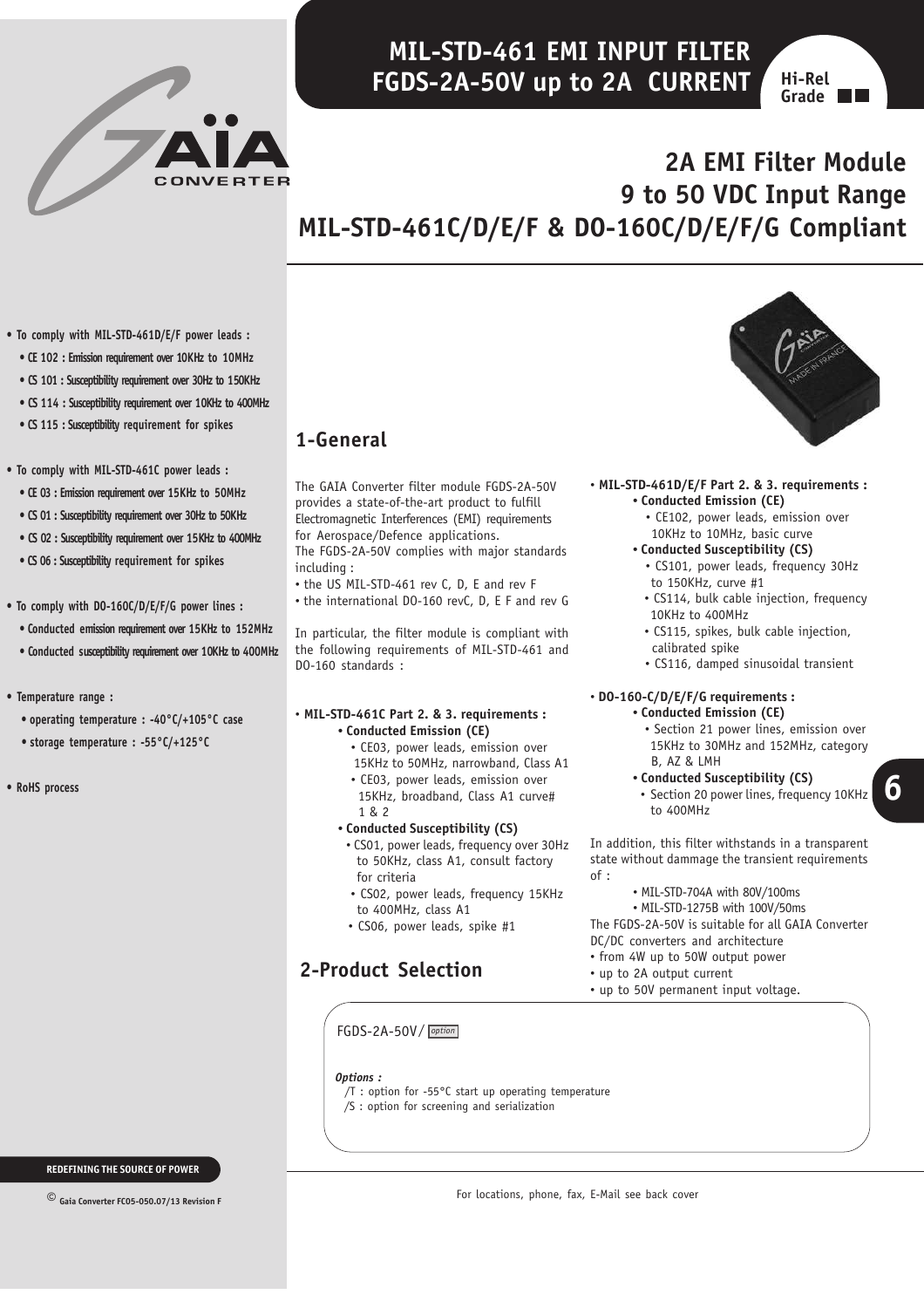

## **3- Electrical Specifications**

Data are valid at +25°C, unless otherwise specified.

| <b>Parameter</b>                                 | <b>Conditions</b>                                                         | Limit or<br>typical                                                                | <b>Units</b>                                          | <b>FGDS-2A-50V</b>                                 |
|--------------------------------------------------|---------------------------------------------------------------------------|------------------------------------------------------------------------------------|-------------------------------------------------------|----------------------------------------------------|
| Input                                            |                                                                           |                                                                                    |                                                       |                                                    |
| Nominal input voltage                            | Full temperature range                                                    | Nominal                                                                            | <b>VDC</b>                                            | 28                                                 |
| Permanent input<br>voltage range (Ui)            | Full temperature range                                                    | Min. - Max.                                                                        | <b>VDC</b>                                            | $9 - 50$                                           |
| Transient input voltage                          | Full load                                                                 | Maximum<br>Maximum                                                                 | VDC/ms<br>VDC/ms                                      | 80/100<br>100/50                                   |
| Output                                           |                                                                           |                                                                                    |                                                       |                                                    |
| Permanent output current                         | Full temperature range<br>up to 105°C case<br>Ui min. to max.             | Maximum                                                                            | A                                                     | $\overline{c}$                                     |
| Permanent output power                           | Full temperature range<br>up to 105°C case<br>Ui min. to max.             | Maximum                                                                            | W                                                     | 50                                                 |
| Power dissipation                                | Maximum output current                                                    | Maximum                                                                            | W                                                     | $\mathbf{1}$                                       |
| General                                          |                                                                           |                                                                                    |                                                       |                                                    |
| Electrical strengh test<br>voltage               | Case to any pin<br>Gnd pin to any other pin                               | Minimum<br>Minimum                                                                 | <b>VDC</b><br><b>VDC</b>                              | 500<br>500                                         |
| Reliability data MTBF<br>according MIL-HDBK-217F | Conditions Gf<br>Conditions AIC                                           | @40 $^{\circ}$ C<br>@85°C<br>@40°C<br>@85°C                                        | Hours<br>Hours<br>Hours<br>Hours                      | 23 000 000<br>6 000 000<br>12 300 000<br>3 300 000 |
| <b>EMI</b> compliance                            |                                                                           |                                                                                    |                                                       |                                                    |
| Conducted emission                               | Power leads<br>Power leads<br>Power lines<br>Power lines                  | MIL-STD-461C<br>MIL-STD-461D/E/F<br>DO-160C cat A, B & Z<br>DO-160D/E/F/G cat BLMH | CE <sub>03</sub><br>CE102<br>Section 21<br>Section 21 | See section 6<br>See section 6<br>$\sqrt{2}$<br>/  |
| Conducted susceptibility                         | 0.1 Ohm impedance<br>50 Ohm impedance<br>$Imax = 10A$<br>50 Ohm impedance | MIL-STD-461C<br>MIL-STD-461D/E/F<br>MIL-STD-461D/E/F<br>DO-160C/D/E/F/G            | $CS06:200V/0,15\mu s$<br>CS115<br>CS116<br>Section 20 | Compliant<br>Compliant<br>Compliant<br>Compliant   |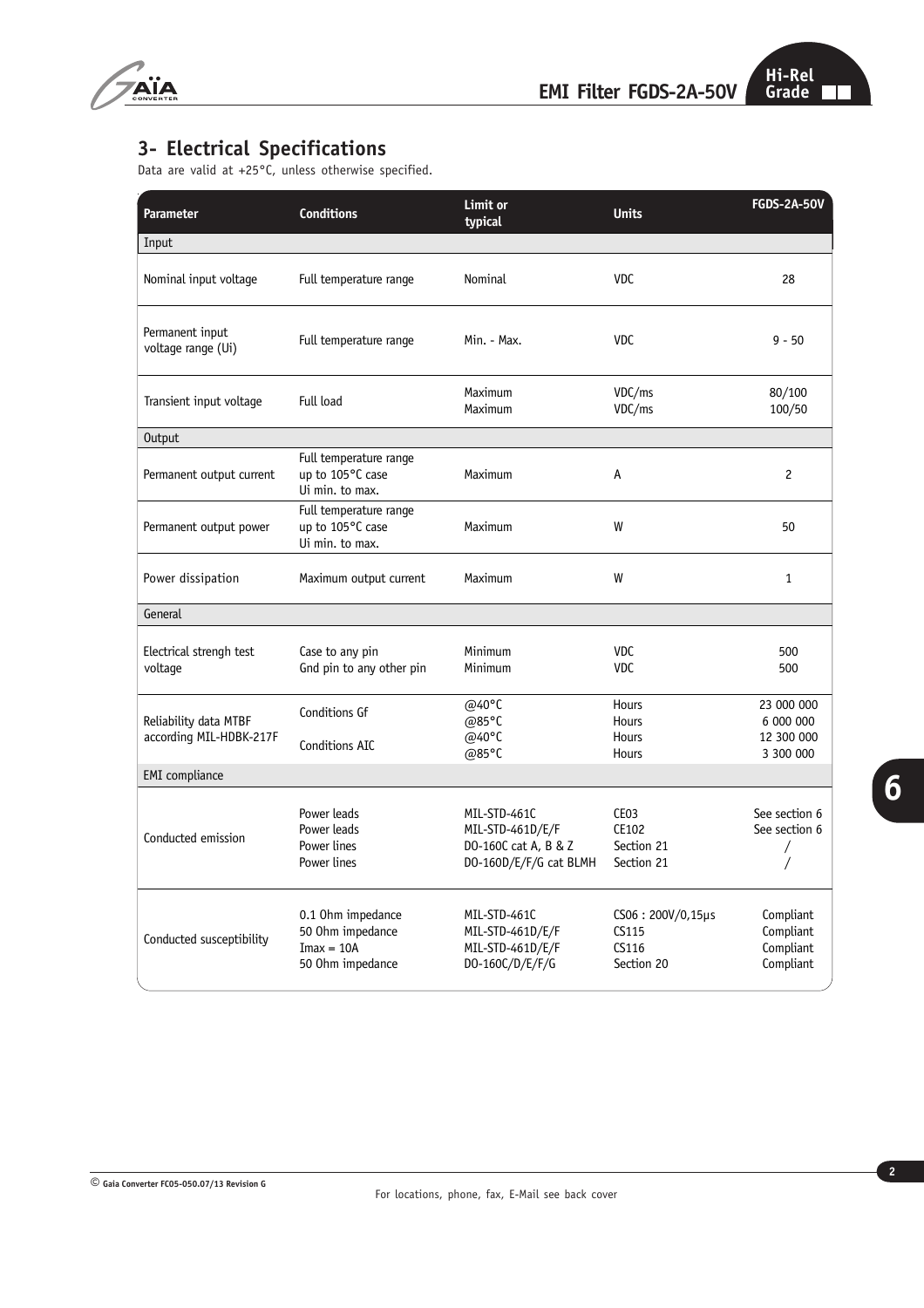

### **4- EMI Filter Electrical Schematics**

The GAIA Converter FGDS-2A-50V is suitable for all GAIA Converter DC/DC converters and combinations :

- from 4W up to 50W total output power and up to 2A output current
- up to 50V permanent input voltage and up to 100V transient input voltage during 50ms

#### **4-1 EMI Filter Electrical Schematics in Front of MGDM-04/10/18/20/26 & CGDM Series**

The GAIA Converter FGDS-2A-50V can be used directly in front of any DC/DC converter and combinations using of MGDM-04, MGDM-10, MGDM-18, MGDM-20, MGDM-26 and CGDM series. For better EMI performance and stability purpose, GAIA Converter recommends to use a RC cell (see section 4-4) together with a common mode noise capacitance Cc (10nF typical) connected between Gin and Gout pins of each DC/DC converter.



#### **4-2 EMI Filter Electrical Schematics in front of MGDM-25, MGDM-35 Series**

The GAIA Converter FGDS-2A-50V can be used by adding an LC cell in front of any DC/DC converter and combinations of MGDM-25, MGDM-35 series. For better EMI performance and stability purpose, GAIA Converter recommends to use a RC cell (see section 4-4) and a LC cell (L=4.7µH, C=4.7µF) together with a common mode noise capacitance Cc (10nF typical) connected between Gin and Gout pins of each DC/DC converter.



### **4-3 EMI Filter Electrical Schematics in Front of Pre-regulator PGDS Series :**

The GAIA Converter FGDS-2A-50V can be used directly in front of pre-regulators PGDS series with any DC/DC converter and combinations of MGDM-04, MGDM-10, MGDM-18, MGDM-20, MGDM-26 and CGDM series. For better EMI performance and stability purposes, GAIA Converter recommends to use a RC cell (see section 4-4) together with a common mode noise capacitance Cc (10nF typical) connected between Gin and Gout pins of each converter.



**© Gaia Converter FC05-050.07/13 Revision G**

**6**

For locations, phone, fax, E-Mail see back cover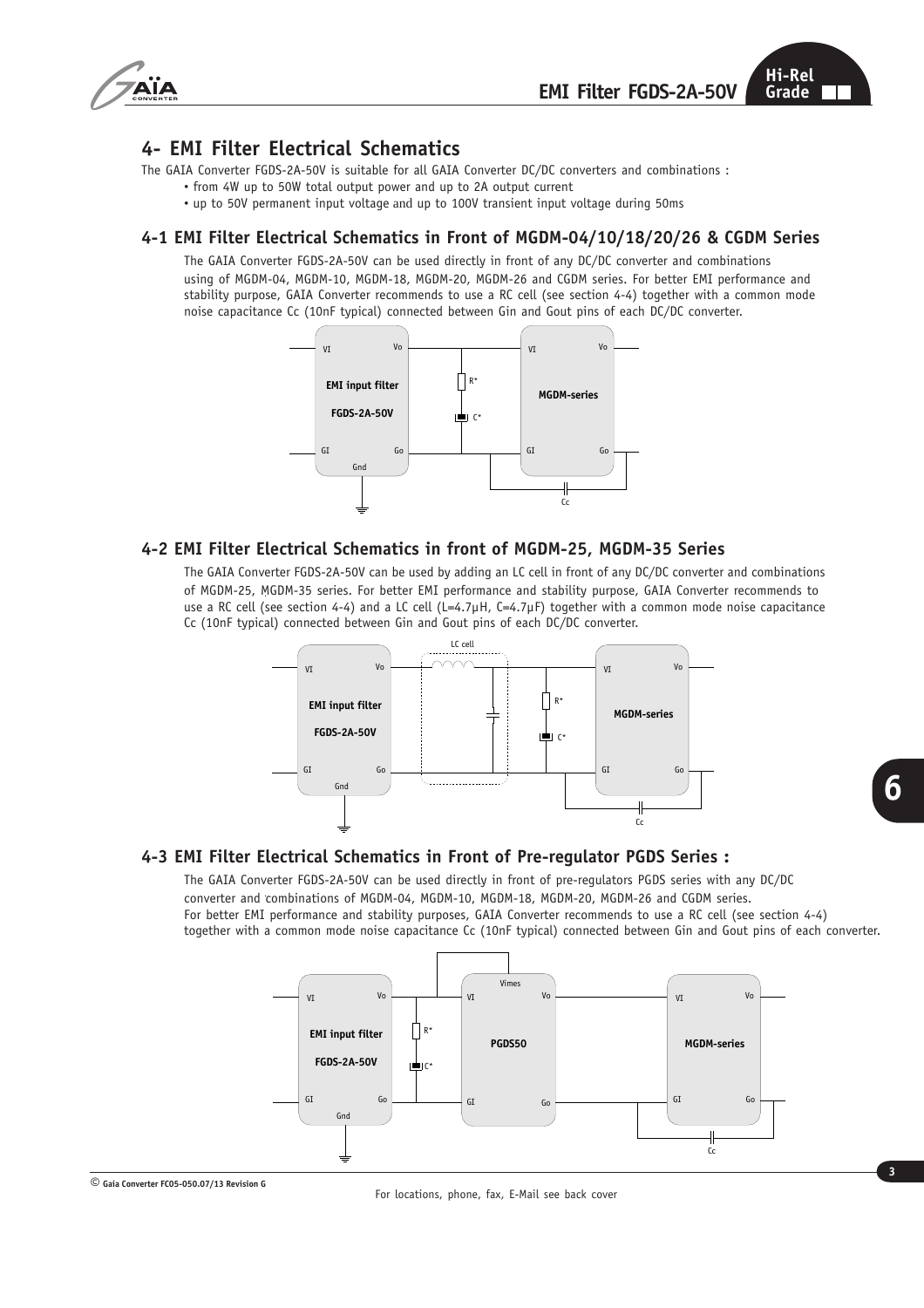

## **4- EMI Filter Electrical Schematics (continued)**

### **4-3 R\*C\* Network Discussion**

**T**he RC damping network is used for stability purposes in negative input impedance systems such as DC/DC converters.

DC/DC converters are negative input impedance systems whereas, filters are composed of passive elements and display a positive output impedance to the converter.

To ensure the stability of the whole system "LISN + input Filter + DC/DC converters", the filter output impedance must be kept below the converter's input impedance, which is given by the following formula :

> Vin<sup>2</sup>  $\text{V}$ in<sup>2</sup> x η  $\text{Zin} = -$  Pin Po where : Vin is the converter input voltage, Pin is the converter input power, Po is the converter output power η is the efficiency of the converter.

As it can be seen from the preceding equation, the worst case for system's stability is at Vin<sub>min</sub>, so this is the condition which should be considered for the filter design.

As the filter is made of low ESR inductors and ceramic capacitors, it has an important quality factor Q which causes a sharp increase of the filter's output impedance at the resonant frequency and leads to a violation of the stability criteria, causing the system to break into oscillations.

Consequently, the values of RC network has to be adjusted to dampen sufficiently the filter's resonance and make its output impedance lower than the converter's input impedance.

The value of the RC network strongly depends on the application's conditions (input voltage range and total power drawn from the source as well as the standards that the equipment has to meet MIL-STD-461 or D0-160 ... ) this because measurements method (LISN) differs from one standard to another affecting the C value.

In most applications a low ESR aluminium electrolytic capacitor can be used for damping the network and it's **internal ESR value will be enough to dampen the input voltage without adding external resistor.**

The table hereafter summarizes the recommended capacitor value at 100% output load for various power according to DO160 and to MIL-STD-461 standards. The capacitor value can be linearly reduced depending on output power; for example, it can divided by 2 at 50 % load...

| <b>Total Power</b>                           | 4W         | <b>10W</b> | <b>25W</b>  | 35W         |
|----------------------------------------------|------------|------------|-------------|-------------|
| Capacitor Value for<br>MIL-STD-461 standards | $22 \mu F$ | 47 µF      | $100 \mu F$ | $220 \mu F$ |
| Capacitor Value for<br>DO-160 standards      | $10 \mu F$ | $10 \mu F$ | $22 \mu F$  | 33 µF       |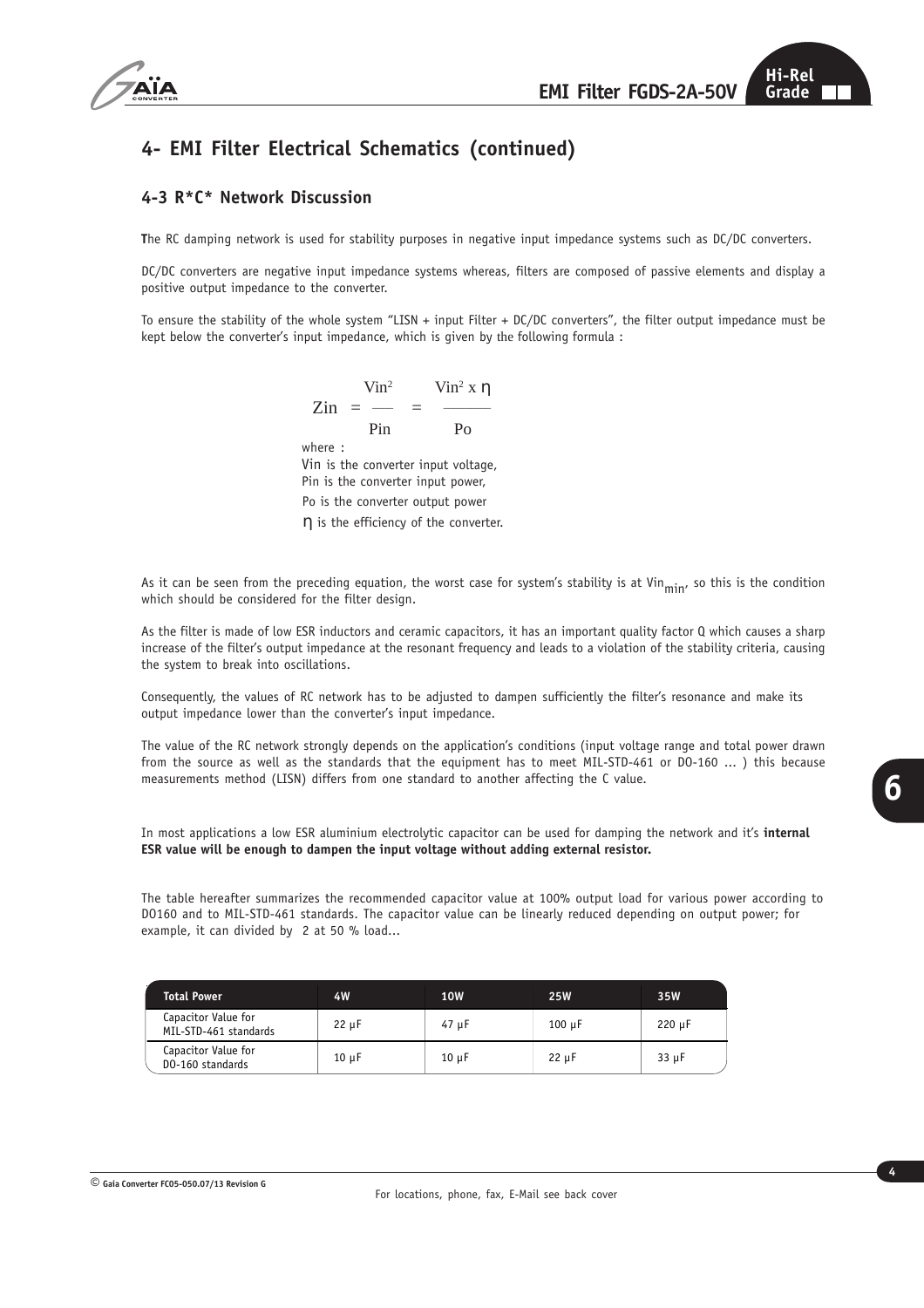

# **5- MIL-STD-461C/D/E/F Conducted Emission Tests Set-Up**

#### **5-1 MIL-STD-461C Measurement Method**

The conducted noise emission measurement method of MIL-STD-461C is described in MIL-STD-462C standard.

The «DUT» (Device Under Test) is powered thru a 1 meter lengh parallel wire.

One end is terminated with the DUT and the other end is terminated with 10µF capacitors to the ground plane. The measurements are made with a current probe, the unit of measurement being dBµA.



#### **5-2 MIL-STD-461D/E/F Measurement Method**

The conducted noise emission measurement method is described in the MIL-STD-461D/E standards.

The «DUT» (Device Under Test) is powered thru a 2 meters length parallel wire.

J.

One end is terminated with the DUT and the other end is terminated with LISN networks. The measurements are made with a measurement receiver, the unit being dBµV



**6**

**© Gaia Converter FC05-050.07/13 Revision G**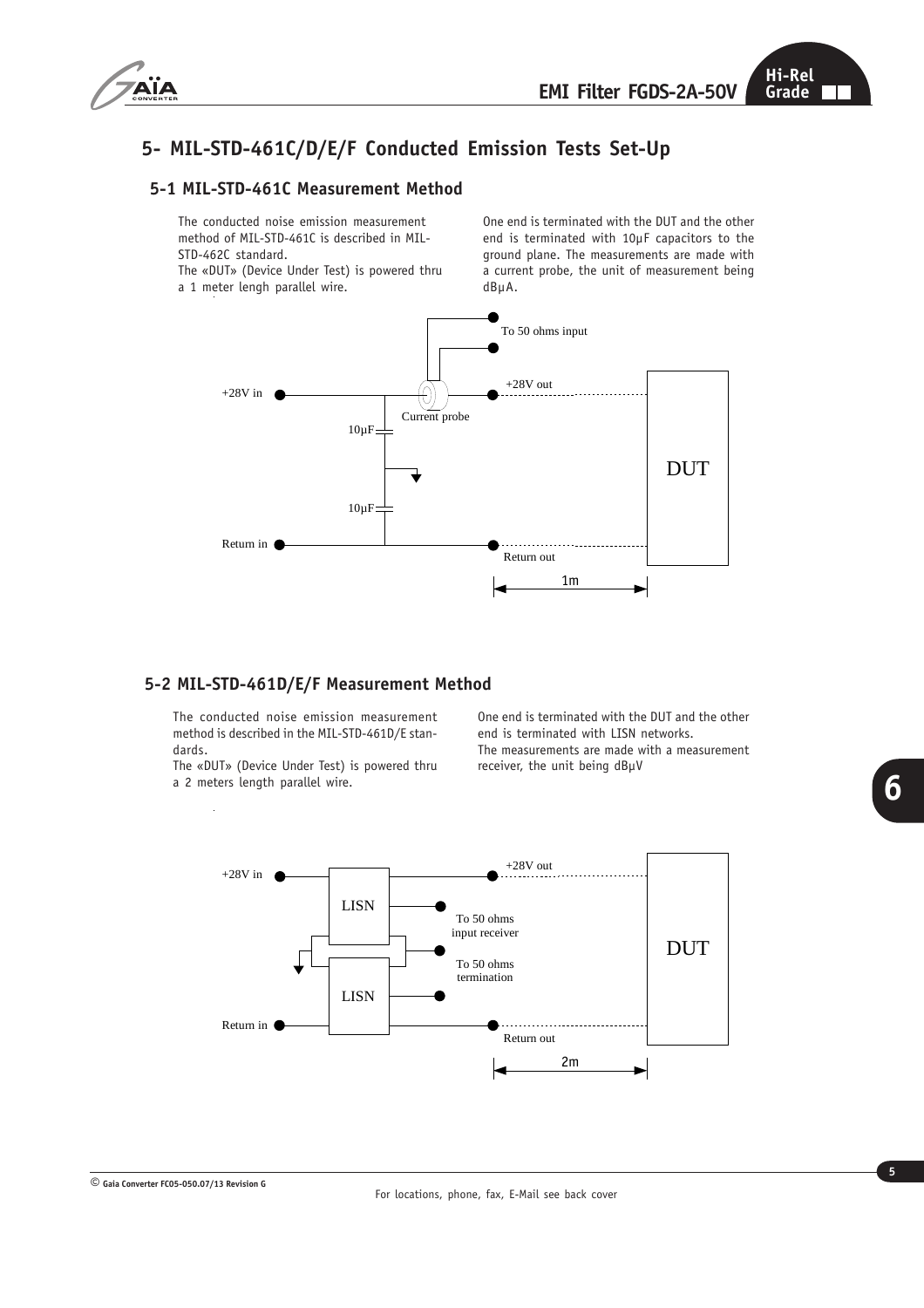

## **6- MIL-STD-461C, MIL-STD-461E & DO-160G Conducted Emission Level Results**



**MIL-STD-461C : MGDS-10-J-C with FGDS-2A-50V MIL-STD-461E : MGDS-10-J-C with FGDS-2A-50V**



**MIL-STD-461C : 3 x MGDS-10-J-C with FGDS-2A-50V MIL-STD-461E : 3 x MGDS-10-J-C with FGDS-2A-50V**









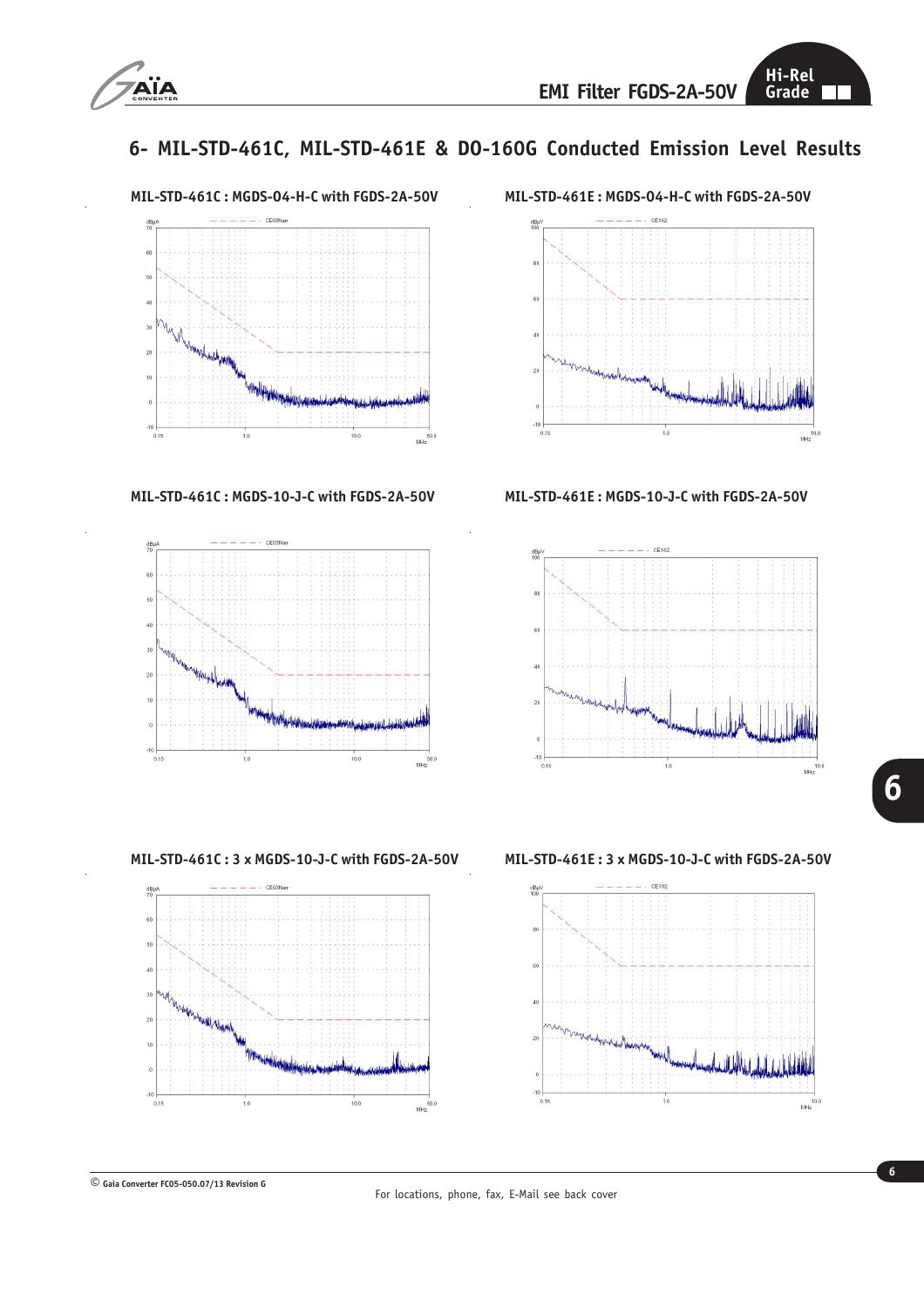

## **6- MIL-STD-461C, MIL-STD-461E & DO-160G Conducted Emission Level Results**





**DO-160G : MGDS-10-H-C with FGDS-2A-50V DO-160G : MGDS-10-J-C with FGDS-2A-50V**



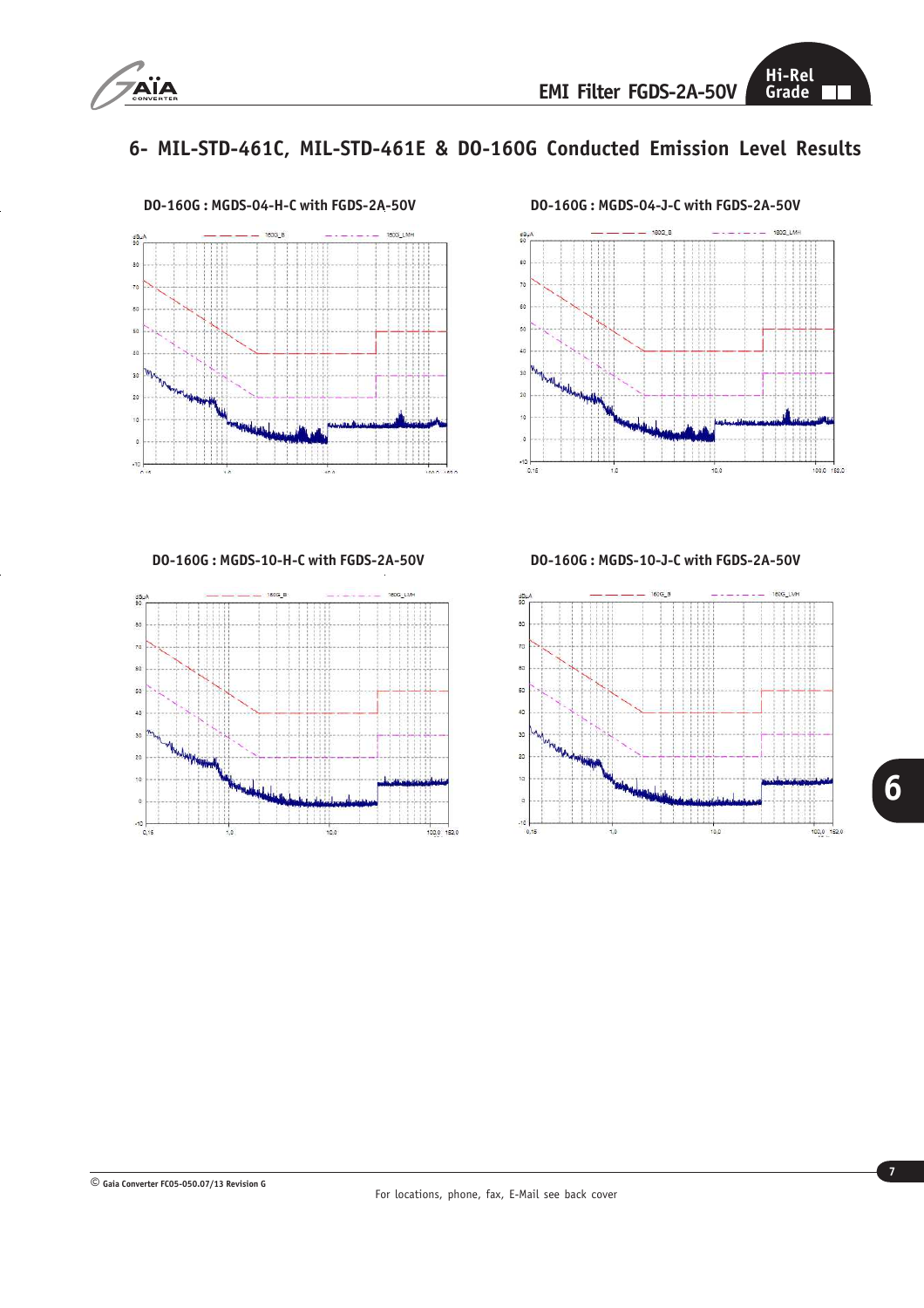

# **6- MIL-STD-461C, MIL-STD-461E & DO-160G Conducted Emission Level Results**



**MIL-STD-461C : MGDS-26-H-C with FGDS-2A-50V MIL-STD-461E : MGDS-26-H-C with FGDS-2A-50V**







**MIL-STD-461C : MGDS-35-H-C with FGDS-2A-50V MIL-STD-461E : MGDS-35-H-C with FGDS-2A-50V**



**DO-160G : MGDS-35-H-C with FGDS-2A-50V DO-160G : MGDS-35-H-C with FGDS-2A-50V**



**© Gaia Converter FC05-050.07/13 Revision G**

For locations, phone, fax, E-Mail see back cover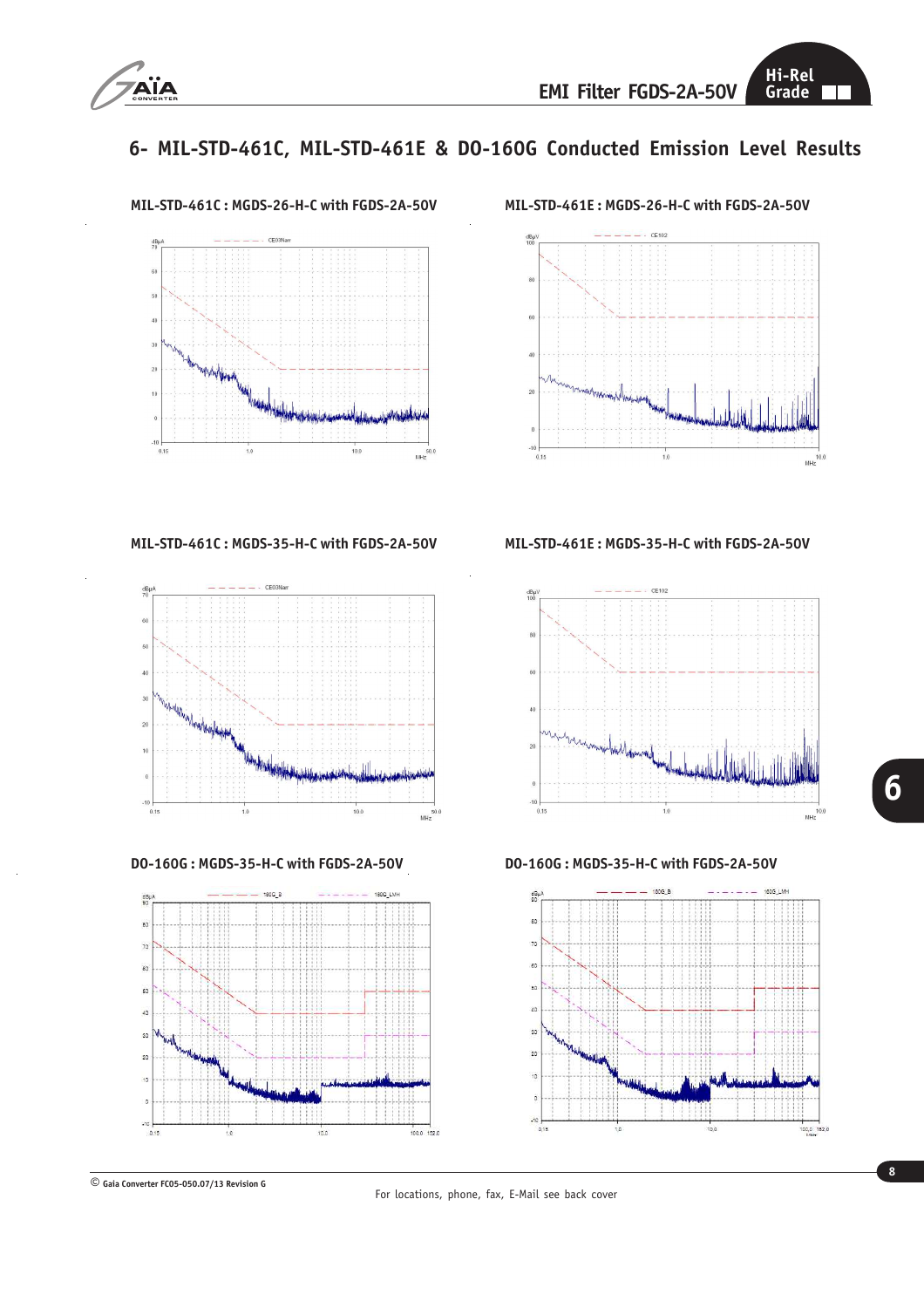

## **7- Environmental Qualifications**

| <b>Characteristics</b>           | <b>Conditions</b>                                                                                           | <b>Severity</b>                                                                                                      | <b>Test procedure</b>        |  |  |
|----------------------------------|-------------------------------------------------------------------------------------------------------------|----------------------------------------------------------------------------------------------------------------------|------------------------------|--|--|
| Climatic Qualifications          |                                                                                                             |                                                                                                                      |                              |  |  |
| Life at high<br>temperature      | Duration<br>Temperature / status of unit                                                                    | Test D: 1 000 Hrs<br>@ 105°C case, unit operating<br>@ 125°C ambient, unit not operating                             | MIL-STD-202G<br>Method 108A  |  |  |
| Altitude                         | Altitude level C<br>Duration<br>Climb up<br>Stabilization<br>Status of unit                                 | 40 000 ft@-55°C<br>30 min.<br>1 000 ft/min to 70 000 f@-55°C,<br>30 min.<br>unit operating                           | MIL-STD-810E<br>Method 500.3 |  |  |
| Humidity cyclic                  | Number of cycle<br>Cycle duration<br>Relative humidity variation<br>Temperature variation<br>Status of unit | 10<br>Cycle I: 24 Hrs<br>60 % to 88 %<br>31°C to 41°C<br>unit not operating                                          | MIL-STD-810E<br>Method 507.3 |  |  |
| Humidity steady                  | Damp heat<br>Temperature<br>Duration<br>Status of unit                                                      | 93 % relative humidity<br>$40^{\circ}$ C<br>56 days<br>unit not operating                                            | MIL-STD-202G<br>Method 103B  |  |  |
| Salt atmosphere                  | Temperature<br>Concentration NaCl<br>Duration<br>Status of unit                                             | $35^{\circ}$ C<br>5%<br>48 Hrs<br>unit not operating                                                                 | MIL-STD-810E<br>Method 509.3 |  |  |
| Temperature<br>cycling           | Number of cycles<br>Temperature change<br>Transfert time<br>Steady state time<br>Status of unit             | 200<br>$-40^{\circ}$ C / $+85^{\circ}$ C<br>40 min.<br>20 min.<br>unit operating                                     | MIL-STD-202A<br>Method 102A  |  |  |
| Temperature<br>shock             | Number of shocks<br>Temperature change<br>Transfert time<br>Steady state time<br>Status of unit             | 100<br>$-55^{\circ}$ C / +105°C<br>10 sec.<br>20 min.<br>unit not operating                                          | MIL-STD-202G<br>Method 107G  |  |  |
| <b>Mechanical Qualifications</b> |                                                                                                             |                                                                                                                      |                              |  |  |
| Vibration<br>(Sinusoidal)        | Number of cycles<br>Frequency / amplitude<br>Frequency / acceleration<br>Duration<br>Status of unit         | 10 cycles in each axis<br>10 to 60 Hz / 0.7 mm<br>60 to 2 000 Hz / 10 q<br>2h 30 min. per axis<br>unit not operating | MIL-STD-810D<br>Method 514.3 |  |  |
| Shock<br>(Half sinus)            | Number of shocks<br>Peak acceleration<br>Duration<br>Shock form<br>Status of unit                           | 3 shocks in each axis<br>100q<br>6 <sub>ms</sub><br>1/2 sinusoidal<br>unit not operating                             | MIL-STD-810D<br>Method 516.3 |  |  |
| Bump<br>(Half sinus)             | Number of bumps<br>Peak acceleration<br>Duration<br>Status of unit                                          | 2 000 bumps in each axis<br>40 g<br>6 <sub>ms</sub><br>unit not operating                                            | MIL-STD-810D<br>Method 516.3 |  |  |

The modules have been subjected to the following environmental qualifications.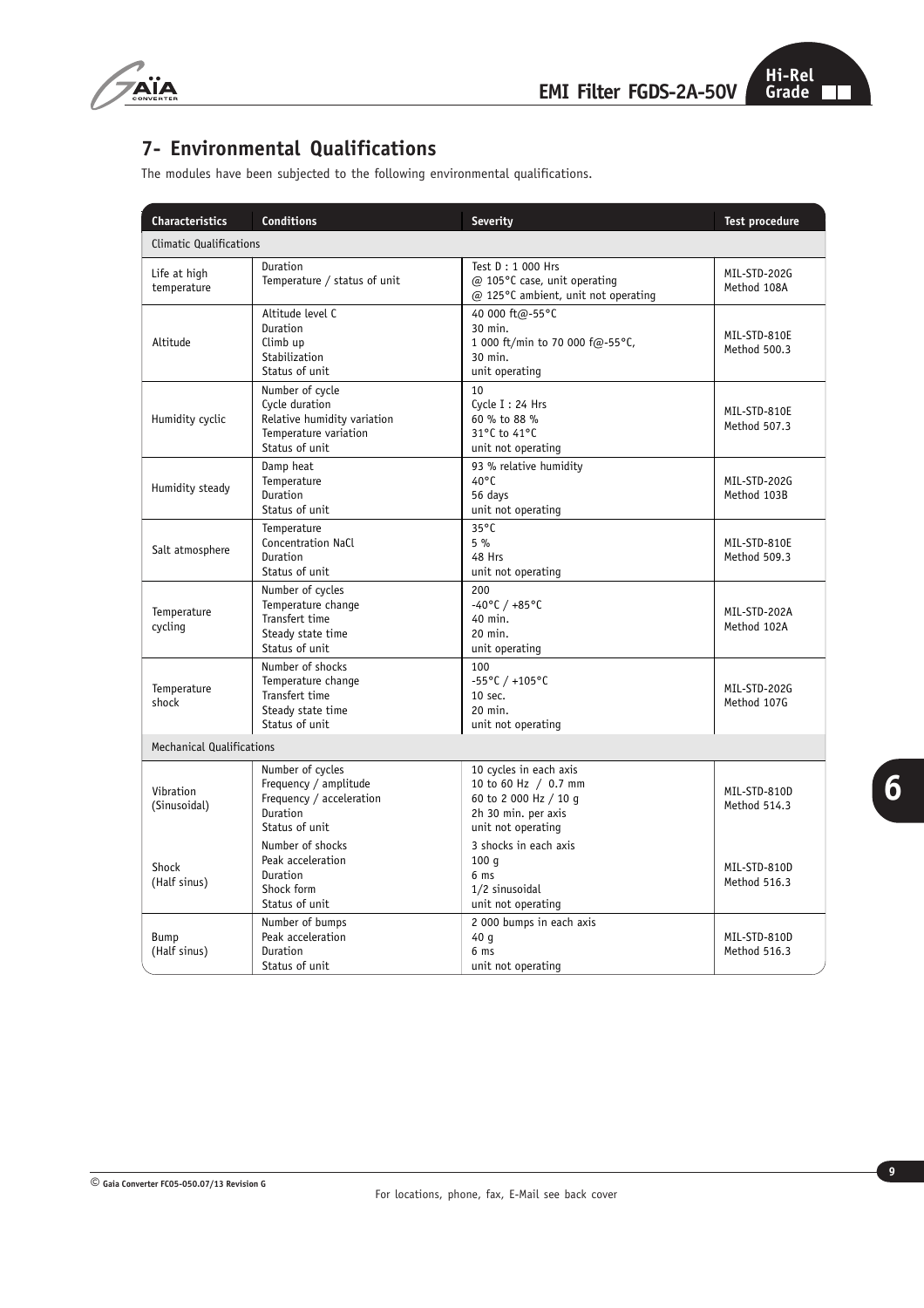

### **8- Dimensions**

Dimension are given in mm (inches). Tolerance : +/- 0,2 mm (+/- 0.01 ") unless otherwise indicated. Weight : 10 grams (0.3 Ozs) max.



### **9- Materials**

Case : Plastic case Pins : Plated with pure matte tin over nickel underplate

## **10- Product Marking**

Upper face : Company logo, location of manufacturing. Side face : Module reference, option, date code : year and week of manufacturing.

## **11- Connections**



| Pin | <b>Single</b> |  |
|-----|---------------|--|
| 1   | + Input (Vi)  |  |
| 2   | + Output (Vo) |  |
| 3   | Ground (Gnd)  |  |
| 4   | - Output (Go) |  |
| 5   | - Input (Gi)  |  |
|     |               |  |